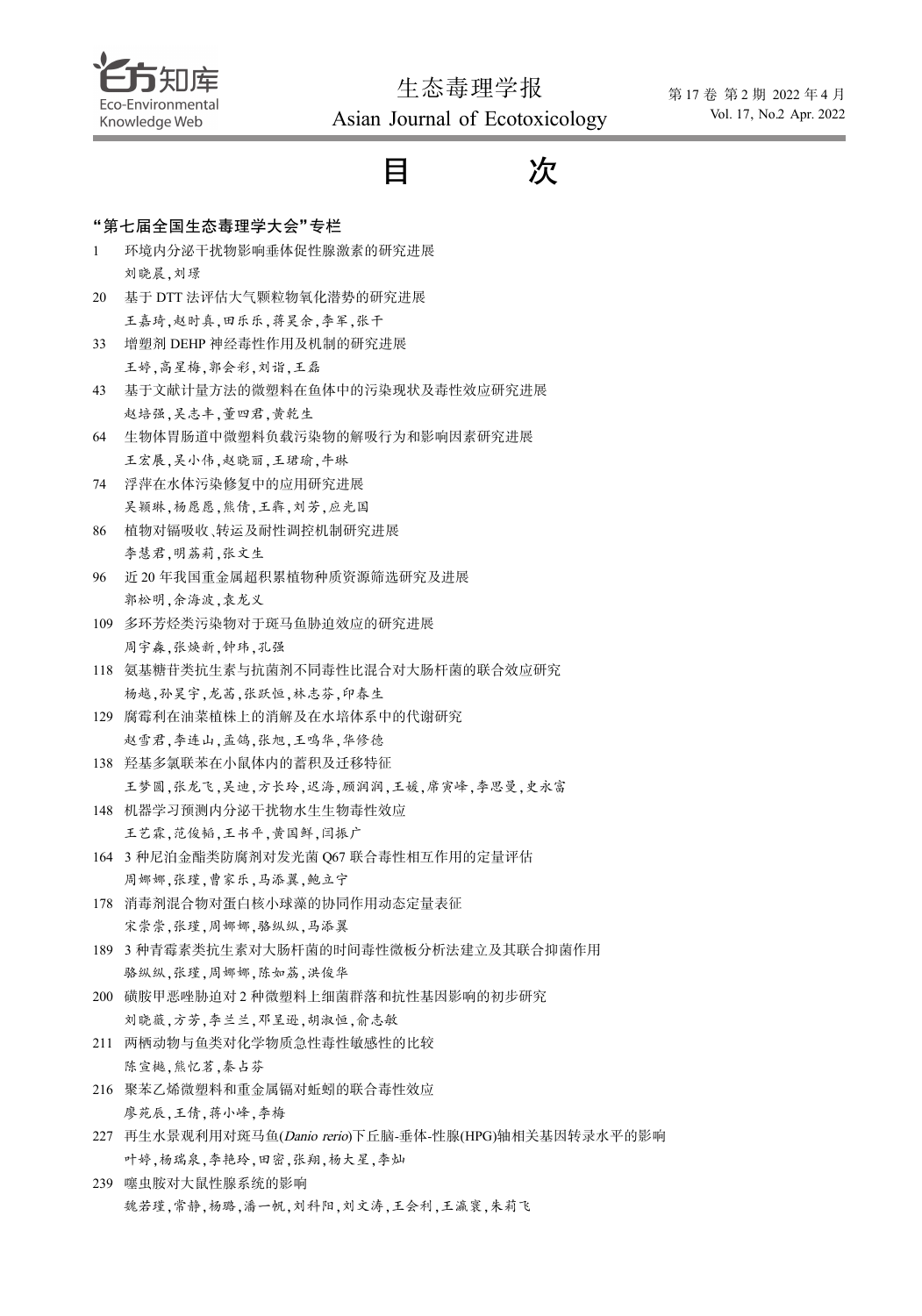- 245 水环境中农药类污染物的内分泌干扰效应研究 逯南南,孙韶华,王明泉,许燕,赵清华,宋艳,贾瑞宝
- 254 水华鱼腥藻(Anabaena aquae)不同生长阶段的产嗅特征和藻源有机物特性 张孟雨,米记茹,李桂芳,宋武昌,张素珍,孙韶华,王永磊,贾瑞宝
- 265 氧化石墨烯对体外培养人支气管上皮细胞周期和凋亡的影响 吴安庆,田欣
- 272 废弃矿山周边灰眶雀鹛(Alcippe morrisonia)羽毛中汞含量分布特征 刘士龙,周雪梦,Wambura M. Mtemi,潘金城,蒋爱伍
- 278 基于 BP 神经网络对某电镀厂土壤重金属预测及人体健康风险评价 黄煜韬,施维林,纪娟,孙守钧,刘阳,吴锦平
- 290 安徽铜陵硫化物尾矿区矿砂、土壤和沉积物的天然放射性评价 李文文,汪杰,黄涛,孙庆业
- 299 盐度对重金属镉的毒性影响:以太平洋牡蛎为例 王智宇,姜爱莉,吉成龙,吴惠丰
- 311 脱氧雪腐镰刀菌烯醇对黄粉虫毒性及其排泄行为 秦菲,汪洋,赵祎,陈明生,范文佳,郭宝元,王松雪
- 317 对羟基苯甲酸丙酯对大型溞(Daphnia magna)的毒性作用及其分子机制 李钰静,黎昕,马雲,李晓怡,曾鸿鹄,梁延鹏,宋晓红
- 327 太原市蔬菜中重金属污染特征及健康风险评估 李晓敏,严俊霞,杜自强,崔慧瑾,赵秀阁,王丹璐
- 337 铅、镉单一及复合胁迫对生菜幼苗抗氧化酶及亚细胞结构的毒性效应 林琳,旦增卓嘎,吴玲玲
- 349 镉单一及与扑草净复合污染对蚯蚓的毒性效应 曹茹冰,郑毅,孙仕仙,张坤,邓志华,吴珂
- 362 壬基酚对斑马鱼不同组织中抗氧化酶活力的影响 张银杰,张洪昌,凌思源,蒋玲玲,彭程,张卫

## "化学物质风险评估与管理"专栏

- 372 基于物种敏感度分布法的甲基叔丁基醚水生生物预测无效应浓度推导 郑玉婷,高子竣,于洋,张丽丽,林军,竹涛
- 381 基于文献计量的溴代阻燃剂生态环境与健康风险研究态势分析 曹燕,胡双庆,沈根祥,张洪昌,朱英
- 392 华南电子垃圾拆解区室内灰尘中 HBCDs 和 TBBPA 的组成特征及人体暴露风险 李鑫,杨北辰,梁晓晖,郑晓波,解启来

## 专论

- 402 岗梅药材重金属生物可给性及其人体健康风险评价 李韵雪,闵远洋,麦晋贤,韩正洲,马庆,黄煜权,廖沛然,杨全
- 413 镉诱导文蛤鳃细胞凋亡和抗氧化生物标志物的响应 王进华,柏彬彬,邓婉菲,邹婷,应雪萍
- 424 郑州市葡萄农药污染特征及膳食摄入风险评估 罗俊霞,张刚,李艳珍,申战宾,赵建波,杨华,段鹿梅,刘青,宋晓爽,赵利敏,张威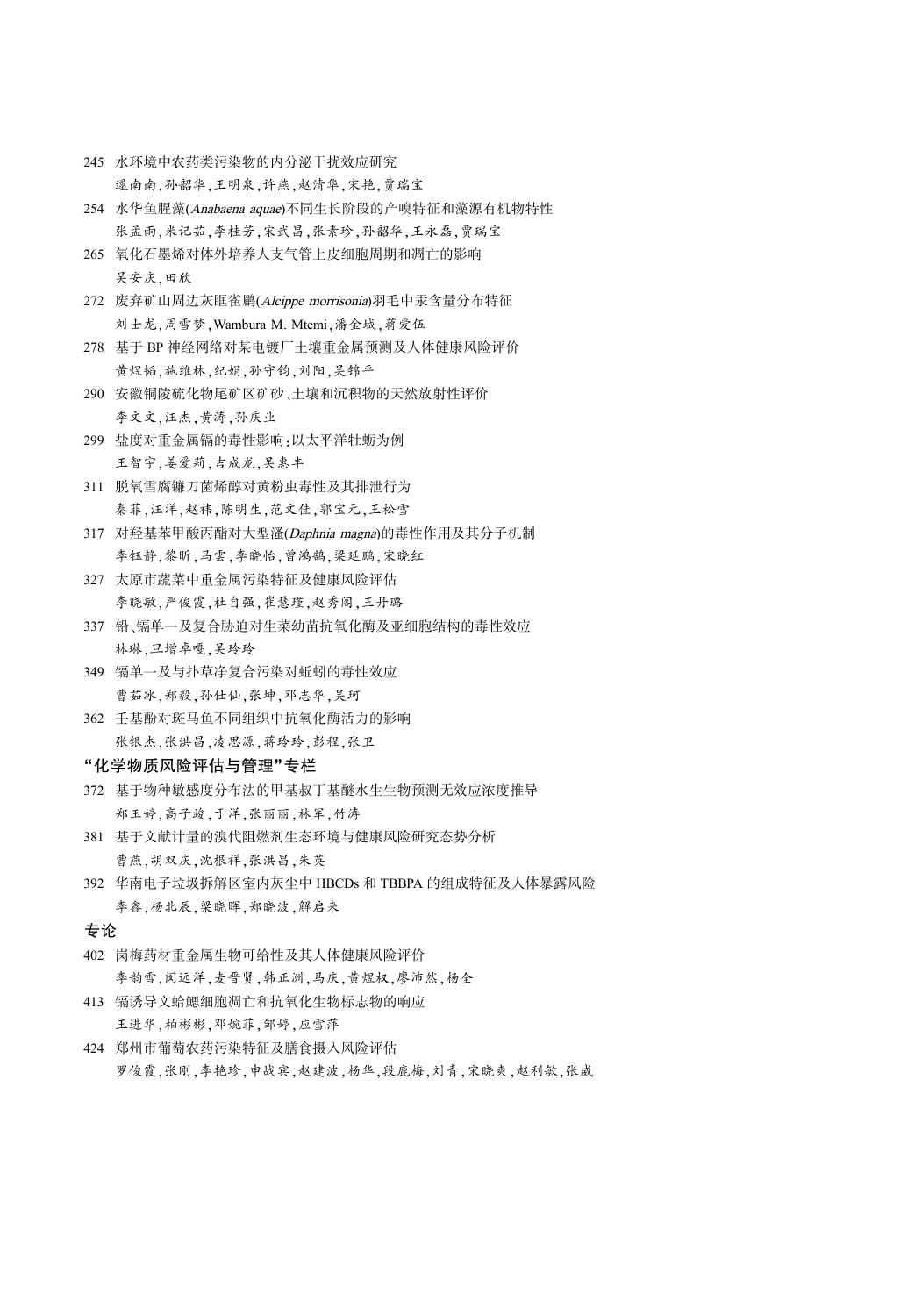

## **CONTENTS**

- 1 Influences of Endocrine-disrupting Chemicals on Pituitary Gonadotropins: A Review Liu Xiaochen, Liu Jing
- 20 Research Advance in Use of Dithiothreitol Assay to Evaluate Particulate Matter Oxidative Potential Wang Jiaqi, Zhao Shizhen, Tian Lele, Jiang Haoyu, Li Jun, Zhang Gan
- 33 Research Progress on Neurotoxic Effects and Mechanism of Plasticizer DEHP Wang Ting, Gao Xingmei, Guo Huicai, Liu Yi, Wang Lei
- 43 Research Progress of Contamination and Toxic Effects of Microplastics in Fish Based on a Statistical Analysis of Patterns of Publications

Zhao Peiqiang, Wu Zhifeng, Dong Sijun, Huang Qiansheng

- 64 Desorption Behavior and Impacting Factors of Microplastic-loaded Pollutants in Biological Gastrointestinal Tract: A Review Wang Hongzhan, Wu Xiaowei, Zhao Xiaoli, Wang Junyu, Niu Lin
- 74 Research Advances on Application of Duckweed in Bioremediation of Polluted Water Wu Yinglin, Yang Yuanyuan, Xiong Qian, Wang Ben, Liu Fang, Ying Guangguo
- 86 Uptake, Translocation and Tolerance Mechanism of Cadmium in Plants: A Review Li Huijun, Ming Lili, Zhang Wensheng
- 96 Research Progress of Screening of Germplasm Resources of Heavy Metal Hyperaccumulator in Recent 20 Years in China Guo Songming, Yu Haibo, Yuan Longyi
- 109 Advances in Research on Stress Effects of Polycyclic Aromatic Hydrocarbons on Zebrafish Zhou Yumiao, Zhang Huanxin, Zhong Wei, Kong Qiang
- 118 Combined Toxicity of Aminoglycosides and Antimicrobials with Different Ratios on Escherichia coli Yang Yue, Sun Haoyu, Long Xi, Zhang Yueheng, Lin Zhifen, Yin Chunsheng
- 129 Degradation of Procymidone on Rape and Its Metabolism in Hydroponic System Zhao Xuejun, Li Lianshan, Meng Ge, Zhang Xu, Wang Minghua, Hua Xiude
- 138 Accumulation and Migration Characteristics of Hydroxylated Polychlorinated Biphenyls in Mice Wang Mengyuan, Zhang Longfei, Wu Di, Fang Changling, Chi Hai, Gu Runrun, Wang Yuan, Xi Yinfeng, Li Siman, Shi Yongfu
- 148 Predict Toxicity Effects of Endocrine Disruptor Chemicals on Aquatic Organisms Using Machine Learning Wang Yilin, Fan Juntao, Wang Shuping, Huang Guoxian, Yan Zhenguang
- 164 Quantitative Evaluation of Combined Toxicity Interaction of Three Parabens to Luminescent Bacteria Q67 Zhou Nana, Zhang Jin, Cao Jiale, Ma Tianyi, Bao Lining
- 178 Dynamic and Quantitative Characterization of Synergism within Disinfectant Mixtures on Chlorella pyrenoidosa Song Chongchong, Zhang Jin, Zhou Nana, Luo Zongzong, Ma Tianyi
- 189 Establishment of Time-dependent Microplate Toxicity Analysis Method for Combined Antibacterial Effects of Three Penicillin Antibiotics to Escherichia coli

Luo Zongzong, Zhang Jin, Zhou Nana, Chen Ruli, Hong Junhua

200 Preliminary Study on Antibiotic Resistance Genes and Bacterial Communities on Two Types of Microplastics under Sulfamethoxazole Stress

Liu Xiaowei, Fang Fang, Li Lanlan, Deng Chengxun, Hu Shuheng, Yu Zhimin

- 211 Sensitivity of Amphibians and Fish to Chemicals in Terms of Acute Toxicity: A Comparison Based on Literatures Chen Xuanyue, Xiong Yiming, Qin Zhanfen
- 216 Combined Toxic Effects of Polystyrene Microplastics and Cadmium on Earthworms Liao Yuanchen, Wang Qian, Jiang Xiaofeng, Li Mei
- 227 Effects of Reclaimed Water in Landscape Utilization on Gene Transcription of Hypothalamus-Pituitary-Gonadal (HPG) Axis in Zebrafish (Danio rerio)

Ye Ting, Yang Ruiquan, Li Yanling, Tian Mi, Zhang Xiang, Yang Daxing, Li Can